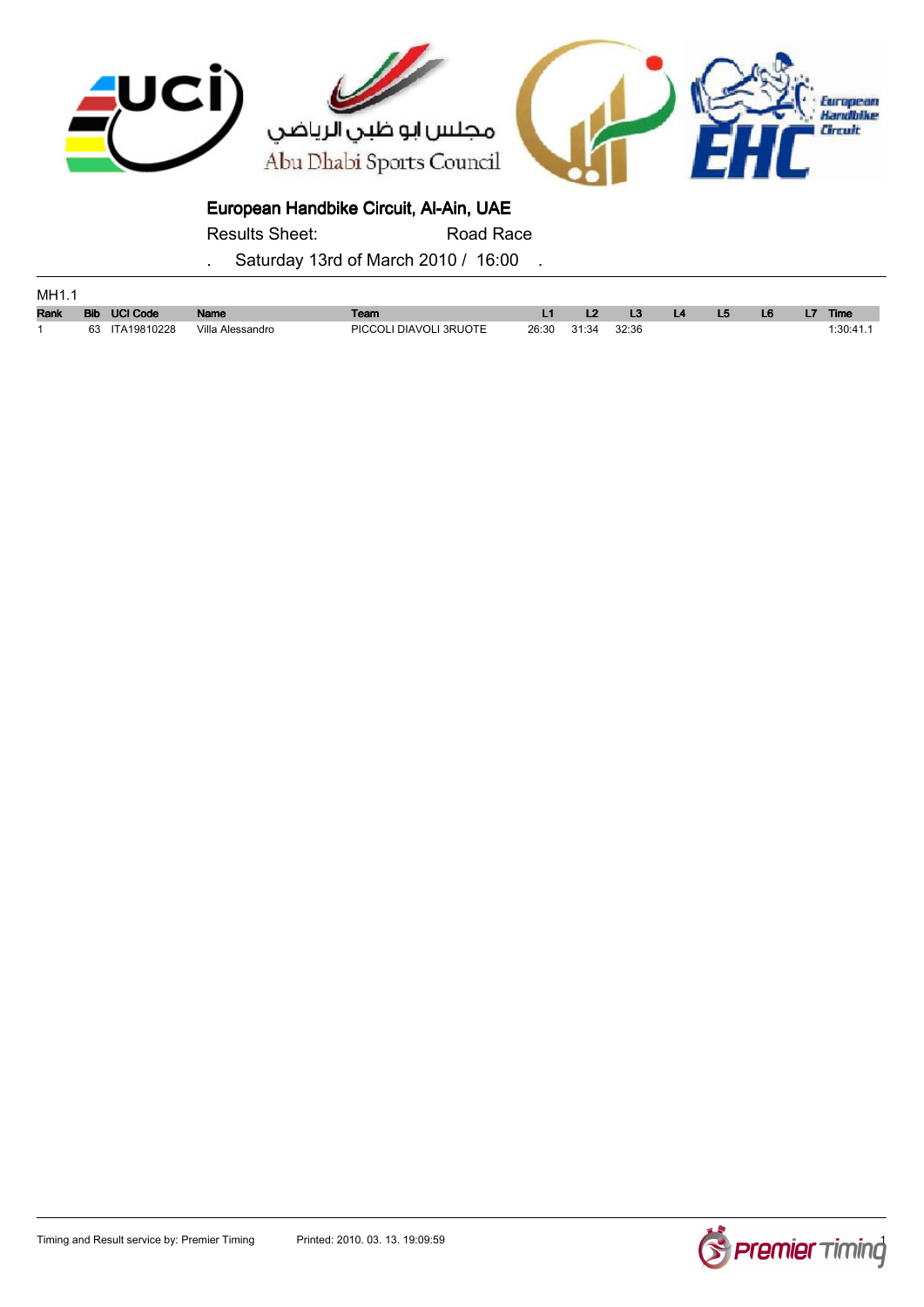

Results Sheet: Road Race

| MH1.2          |            |                 |                            |                                 |       |                |                |       |       |                |    |           |
|----------------|------------|-----------------|----------------------------|---------------------------------|-------|----------------|----------------|-------|-------|----------------|----|-----------|
| Rank           | <b>Bib</b> | <b>UCI Code</b> | <b>Name</b>                | Team                            |       | L <sub>2</sub> | L <sub>3</sub> | L4    | L5    | L <sub>6</sub> | L7 | Time      |
|                | 62.        | IRL19810726     | Rohan Mark                 | Paralympic Cycling Ireland      | 15:43 | 16:10          | 14:50          | 16:23 | 16:51 |                |    | 1:20:00.5 |
| $\overline{2}$ | 60         | BEL19650218     | <b>Hindrica Christophe</b> | <b>Rolling Lions</b>            | 15:44 | 16:09          | 14:49          | 16:24 | 16:52 |                |    | 1:20:00.9 |
| 3              |            | 58 AUT19591008  | Schattauer Wolfgang        | <b>ABSV Wien</b>                | 15:43 | 16:11          | 14:48          | 16:24 | 16:54 |                |    | 1:20:01.8 |
| $\overline{4}$ | 61         | FRA19660311     | Marchal Christophe         | A.H.S.G.E                       | 15:44 | 16:11          | 14:48          | 16:24 | 16:52 |                |    | 1:20:02.1 |
| 5              | 59.        | FRA19560808     | Quittet Alain              | Team Piscines Waterair Mulhouso | 15:43 | 16:12          | 14:48          | 16:24 | 16:54 |                |    | 1:20:02.3 |

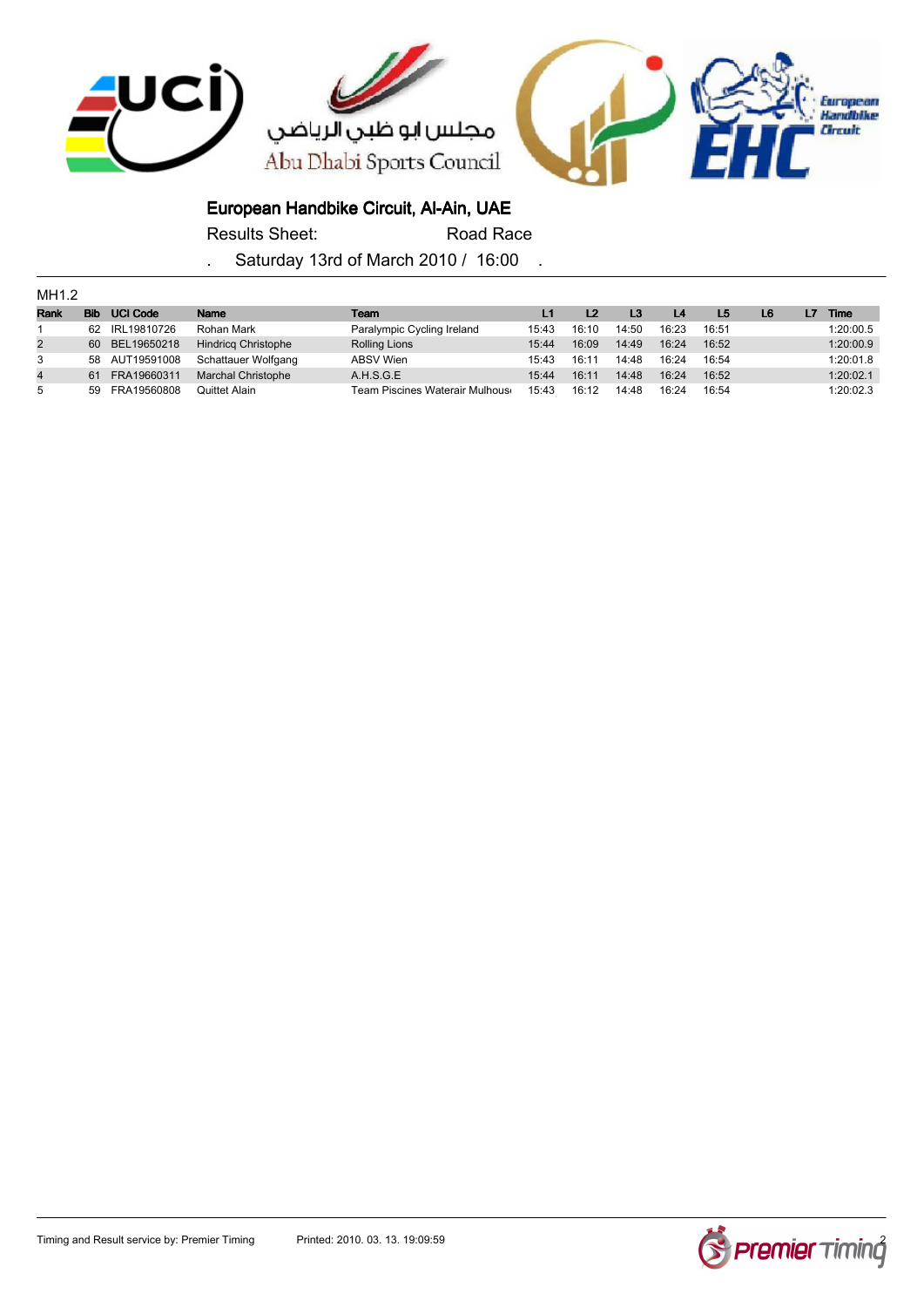

Results Sheet: Road Race

| MH <sub>2</sub> |            |                 |                           |                                     |       |       |       |       |       |                |       |             |
|-----------------|------------|-----------------|---------------------------|-------------------------------------|-------|-------|-------|-------|-------|----------------|-------|-------------|
| <b>Rank</b>     | <b>Bib</b> | <b>UCI Code</b> | <b>Name</b>               | Team                                | L1    | L2    | L3    | L4    | L5    | L <sub>6</sub> | L7    | <b>Time</b> |
| 1               | 34         | LIB19681211     | <b>Maalouf Edward</b>     | <b>Team Sopur</b>                   | 11:36 | 11:10 | 10:57 | 11:44 | 11:46 | 12:10          | 11:23 | 1:20:48.5   |
| 2               | 33         | SUI19600712     | <b>Berset Jean-Marc</b>   | Schweizer Paraplegiker Vereinigu    | 11:37 | 11:08 | 10:59 | 11:42 | 11:47 | 12:10          | 11:24 | 1:20:49.8   |
| 3               | 27         | AUT19690724     | <b>Putz Manfred</b>       | Team Otto Bock                      | 11:36 | 11:09 | 10:59 | 11:41 | 11:48 | 12:10          | 11:24 | 1:20:50.0   |
| 4               | 30         | SUI19661206     | Gilgen Luca               | <b>GP Ticino</b>                    | 11:34 | 11:20 | 11:22 | 11:46 | 11:13 | 12:08          | 11:25 | 1:20:50.0   |
| 5               | 47         | BEL19811117     | Deberg Jean-Francois      | <b>Rolling Lions</b>                | 11:37 | 11:16 | 10:52 | 12:16 | 11:10 | 12:10          | 11:25 | 1:20:50.2   |
| 6               | 46         | FRA19740909     | David Franek              | <b>Stade Français</b>               | 11:35 | 11:12 | 10:56 | 11:45 | 11:45 | 12:10          | 11:26 | 1:20:51.1   |
| $\overline{7}$  | 38         | FRA19721121     | <b>Massard Stephane</b>   | Team Piscines Waterair Mulhous      | 11:37 | 11:09 | 10:59 | 11:42 | 11:44 | 12:11          | 11:25 | 1:20:51.3   |
| 8               | 31         | SUI19580128     | Frei Heinz                | <b>Team Sopur</b>                   | 11:34 | 11:12 | 11:01 | 11:40 | 11:44 | 12:12          | 11:25 | 1:20:51.3   |
| 9               | 29         | AUT19690512     | Ablinger Walter           | ABSV Wien / RSC heindl OOE          | 11:35 | 11:10 | 10:59 | 11:42 | 11:44 | 12:12          | 11:25 | 1:20:51.4   |
| 10              | 28         | GER19660408     | Pieper Jörg               | Team SOPUR / GC Nendorf             | 11:34 | 11:12 | 10:59 | 11:40 | 11:46 | 12:12          | 11:27 | 1:20:52.8   |
| 11              | 53         | FRA19851123     | Assas Mehrez              | Stade Français                      | 11:35 | 11:12 | 10:56 | 11:45 | 11:44 | 12:10          | 11:28 | 1:20:53.5   |
| 12              | 37         | FRA19610319     | <b>Szesny Richard</b>     | A.S.H.P.A. STRASBOURG               | 11:37 | 11:16 | 11:46 | 11:21 | 11:20 | 12:05          | 11:26 | 1:20:53.5   |
| 13              | 42         | ITA19750223     | DI Bari Saverio           | Blu di Mare                         | 11:37 | 11:14 | 11:47 | 11:22 | 11:14 | 12:10          | 11:27 | 1:20:55.0   |
| 14              | 35         | USA19740207     | <b>Randall David</b>      | <b>USA National Team</b>            | 11:36 | 11:10 | 10:59 | 11:43 | 11:46 | 12:09          | 11:37 | 1:21:02.8   |
| 15              | 36         | FRA19570211     | Mazoyer Jean Marie        | <b>ALLAN RHONE ALPES TEAM</b>       | 11:38 | 11:11 | 11:27 | 11:44 | 11:20 | 12:05          | 12:29 | 1:21:57.2   |
| 16              | 41         | BEL19660430     | Luyten Johnny             | <b>Belgian Paralympic Committee</b> | 11:38 | 11:10 | 10:59 | 12:13 | 12:18 | 13:25          | 14:02 | 1:25:48.4   |
| 17              | 43         | GER19640524     | Neuske Markolf            | Team Pro Activ / VFR + RSG Lud      | 11:36 | 11:19 | 11:44 | 11:22 | 12:19 | 13:26          | 14:01 | 1:25:49.4   |
| 18              | 49         | BEL19530513     | Demoulin Christian        | <b>Rolling Lions</b>                | 11:38 | 11:16 | 11:46 | 11:22 | 12:19 | 13:25          | 14:01 | 1:25:49.7   |
| 19              | 32         | GER19650314     | Künkler Andreas           | Team Pro Aktiv / RSKV Tübingen      | 11:37 | 11:35 | 12:51 | 13:09 | 13:01 | 13:24          | 13:12 | 1:28:53.0   |
| 20              | 44         | CZE19870630     | Tomanek Jan               | <b>CK Windoor's Pribram</b>         | 11:34 | 11:31 | 12:58 | 13:09 | 13:01 | 13:24          | 13:13 | 1:28:53.2   |
| 21              | 51         | FRA19780330     | <b>Malardier Geoffroy</b> | Stade Français                      | 13:11 | 13:15 | 13:25 | 13:49 | 13:47 | 13:39          |       | 1:21:07.4   |
| 22              | 55         | IRL19820527     | <b>Kerr David</b>         | Paralympic Cycling Ireland          | 13:01 | 13:24 | 13:25 | 13:50 | 13:47 | 13:45          |       | 1:21:14.7   |
| 23              | 56         | IRL19720428     | <b>Erwin Darrell</b>      | Paralympic Cycling Ireland          | 13:11 | 13:14 | 13:26 | 13:50 | 13:45 | 13:50          |       | 1:21:17.9   |
| 24              | 54         | FRA19740223     | <b>Martel Fabrice</b>     | <b>Stade Français</b>               | 13:10 | 13:16 | 13:23 | 13:51 | 13:46 | 13:49          |       | 1:21:18.0   |
| 25              | 40         | FRA19651216     | <b>Pascal Patrick</b>     | Team Piscines Waterair Mulhous      | 13:01 | 13:24 | 13:25 | 13:49 | 13:47 | 15:10          |       | 1:22:38.4   |
| 26              | 50         | GER19620815     | <b>Rieger Werner</b>      | <b>TSV Ellwangen</b>                | 14:18 | 14:37 | 14:45 | 14:57 | 15:16 | 15:24          |       | 1:29:19.8   |
| 27              | 48         | BEL19741114     | <b>Blaise Raphael</b>     | <b>Rolling Lions</b>                | 17:45 | 16:11 | 17:59 | 17:15 | 17:00 |                |       | 1:26:12.5   |
| 28              | 52         | FRA19731022     | <b>Tarsim Riadh</b>       | Stade Français                      | 16:13 | 18:01 | 17:40 | 17:15 | 17:46 |                |       | 1:26:58.1   |
| 29              | 45         | AUS19620622     | <b>Barrett Craig</b>      | <b>Blackburn Cycling Club</b>       | 11:38 | 11:17 | 11:54 | 14:38 |       |                |       | 0:49:29.3   |
| 30              | 39         | FRA19610912     | <b>Moyses Patrick</b>     | Team WATTERAIR / Team SOPI          | 11:46 | 14:42 | 13:28 |       |       |                |       | 0:39:57.7   |

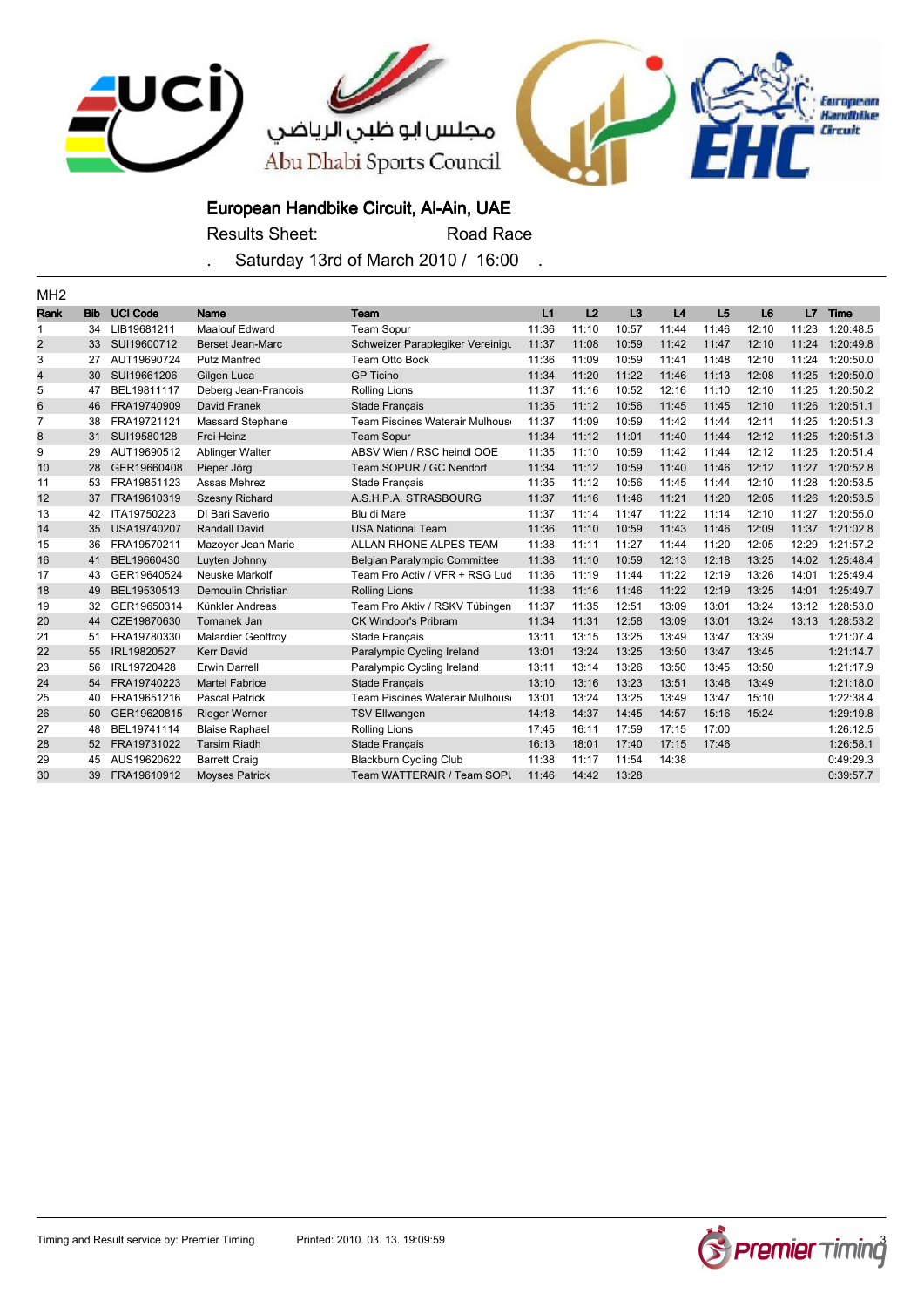

Results Sheet: Road Race

| MH3  |                   |                 |                         |                                    |       |                |       |       |                |                |       |           |
|------|-------------------|-----------------|-------------------------|------------------------------------|-------|----------------|-------|-------|----------------|----------------|-------|-----------|
| Rank | <b>Bib</b>        | <b>UCI Code</b> | <b>Name</b>             | Team                               | L1    | L <sub>2</sub> | L3    | L4    | L <sub>5</sub> | L <sub>6</sub> | L7    | Time      |
|      | $12 \overline{ }$ | FRA19730806     | <b>Ernould David</b>    | Creances Handisport                | 12:04 | 10:55          | 11:09 | 10:58 | 11:11          | 11:18          | 11:11 | 1:18:50.1 |
| 2    | 11                | FRA19650923     | Jeannot Joel            | <b>CCP Dordogne France</b>         | 12:06 | 12:15          | 12:14 | 11:58 | 12:49          | 11:24          | 11:11 | 1:24:00.5 |
| 3    | 10                | AUT19670712     | Sternath Elmar          | ABSV Wien / RSLC Holzkirchen       | 12:09 | 12:13          | 12:12 | 11:59 | 12:49          | 11:26          | 11:10 | 1:24:01.2 |
| 4    | 19                | SUI19760226     | Libanore Athos          | <b>GP Ticino</b>                   | 12:07 | 12:15          | 12:10 | 12:01 | 12:49          | 11:25          | 11:10 | 1:24:01.3 |
| 5    | 15                | FRA19700102     | Coront Ducluzeau Didier | <b>CSBJ SCOD RAT</b>               | 12:05 | 12:16          | 12:13 | 11:58 | 12:48          | 11:27          | 11:29 | 1:24:20.4 |
| 6    | 17                | SVK19640703     | <b>Kukla Daniel</b>     | Handbike Team Slovakia / SZTPS     | 12:07 | 12:15          | 12:12 | 12:00 | 12:49          | 11:28          | 11:27 | 1:24:20.9 |
|      | 9                 | LUX19620729     | Lorkowski Peter         | <b>ACC Contern</b>                 | 12:06 | 12:15          | 12:13 | 11:59 | 12:49          | 11:24          | 11:32 | 1:24:21.0 |
| 8    | 14                | USA19640228     | <b>Mitchel Brian</b>    | <b>USA National Team</b>           | 12:05 | 12:18          | 12:12 | 11:57 | 12:50          | 11:26          | 11:30 | 1:24:21.4 |
| 9    | 8                 | NED19590710     | <b>Strijker Freek</b>   | GSC/FTC/RRCN                       | 12:07 | 12:13          | 12:12 | 12:02 | 12:32          | 11:43          | 11:29 | 1:24:21.5 |
| 10   | <b>20</b>         | AUT19550104     | <b>Wilhelm Marek</b>    | <b>OEAMTC RMC Bad Großpertholz</b> | 12:06 | 12:17          | 12:10 | 12:01 | 12:47          | 11:29          | 11:28 | 1:24:22.2 |
| 11   |                   | SVK19630814     | Selinga Peter           | Handbike Team Slovakia / SZTPS     | 12:05 | 12:17          | 12:10 | 12:01 | 12:48          | 11:30          | 12:15 | 1:25:09.3 |
| 12   | 24                | IRL19790925     | Doherty Karol           | Paralympic Cycling Ireland         | 12:06 | 12:17          | 12:14 | 11:58 | 12:42          | 11:35          | 12:14 | 1:25:09.4 |
| 13   | 18                | OMN19751108     | Alsaadi Ali             | Al Ain Sport Club for Disabled     | 12:05 | 12:18          | 12:12 | 12:00 | 12:47          | 13:08          | 14:28 | 1:29:01.7 |
| 14   | 16                | AUT19640613     | <b>Klaus Dolleschal</b> | <b>VSC Villach</b>                 | 12:06 | 12:15          | 12:12 | 11:58 | 12:50          | 11:29          |       | 1:12:52.7 |
| 15   | 21                | AUT19541222     | Peter Christian         | ABSV Wien                          | 14:08 | 14:51          | 15:03 | 15:57 | 16:26          | 15:38          |       | 1:32:05.1 |
| 16   | 25                | ITA19920914     | Bernardi lago           | <b>SPORTABILI ALBA</b>             | 15:39 | 15:15          | 14:48 | 17:02 | 17:18          |                |       | 1:20:03.2 |
| 17   | 26                | CZE19661114     | Scambura Dusan          | CK Pribram Sumperk CZE             | 15:38 | 15:15          | 15:08 | 17:30 | 18:26          |                |       | 1:21:59.6 |

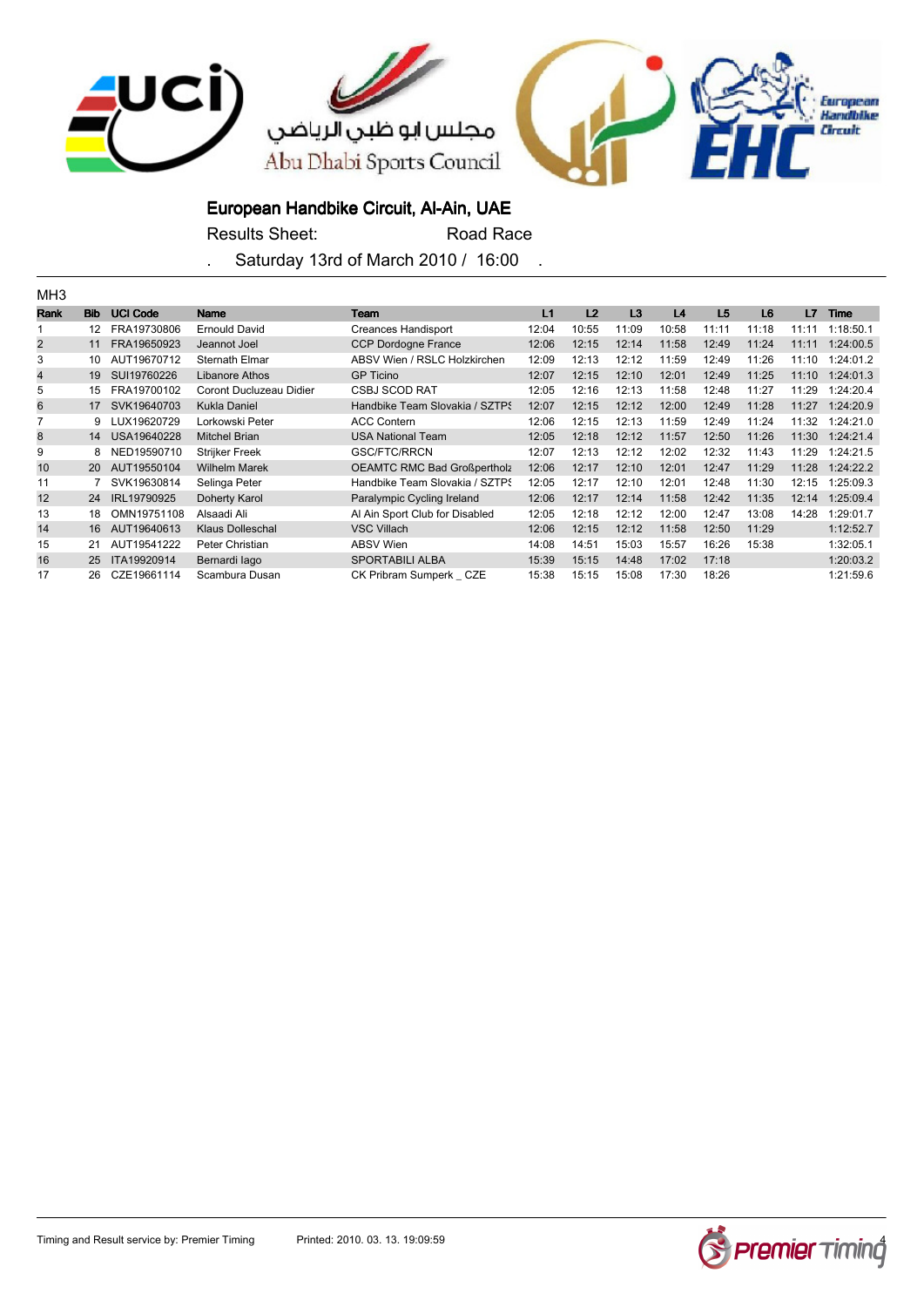

Results Sheet: Road Race

| MH4            |              |                            |               |                                 |       |       |                |                |       |       |       |             |
|----------------|--------------|----------------------------|---------------|---------------------------------|-------|-------|----------------|----------------|-------|-------|-------|-------------|
| <b>Rank</b>    | <b>Bib</b>   | <b>UCI Code</b>            | Name          | Team                            |       |       | L <sub>3</sub> | L <sub>4</sub> | L5    | L6    | L7    | <b>Time</b> |
|                |              | 5 USA19751202              | Sanchez Oscar | USA National Team               | 11:19 | 11:14 | 11:12          | 11:54          | 11:34 | 11:34 | 11:43 | 1:20:34.6   |
| $\overline{2}$ | $\mathbf{A}$ | NED19910610                | Plat Jetze    | Wolturnus / Double Performance  | 11:20 | 11:14 | 11:12          | 11:54          | 12:20 | 14:31 | 13:02 | 1:25:35.6   |
| 3              |              | 6 NED19731124 Snippe Seine |               | Achilles The Netherlands/GSC Er | 14:21 | 15:24 | 15:56          | 16:18          | 16:24 | 15:39 |       | 1:34:04.5   |

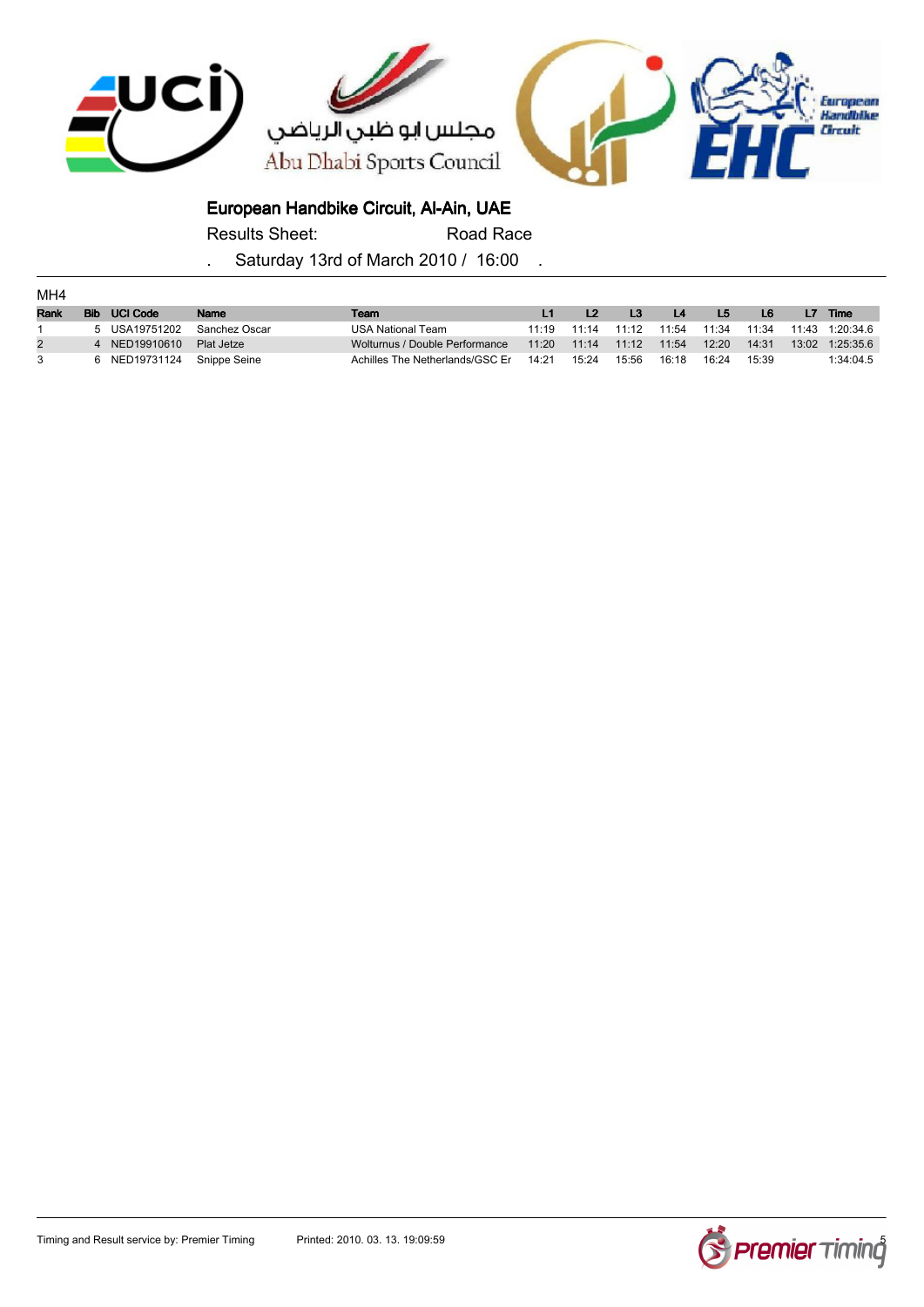

Results Sheet: Road Race

| <b>MHO</b>     |            |                 |                      |                        |       |       |       |       |                |       |    |                 |
|----------------|------------|-----------------|----------------------|------------------------|-------|-------|-------|-------|----------------|-------|----|-----------------|
| Rank           | <b>Bib</b> | <b>UCI Code</b> | Name                 | Team                   |       |       | L3    | /L4   | L <sub>5</sub> | L6    | L7 | <b>Time</b>     |
|                |            | SUI19611107     | Müller Meinrad       | <b>RCZ Switzerland</b> | 11:55 | 12:05 | 12:13 | 12:28 | 12:55          | 13:06 |    | 12:53 1:27:38.8 |
| $\overline{2}$ |            | NED19850427     | <b>Plat Matthiis</b> | <b>RRCN</b>            | 11:54 | 12:05 | 12:14 | 12:28 | 12:55          | 13:06 |    | 12:55 1:27:40.9 |

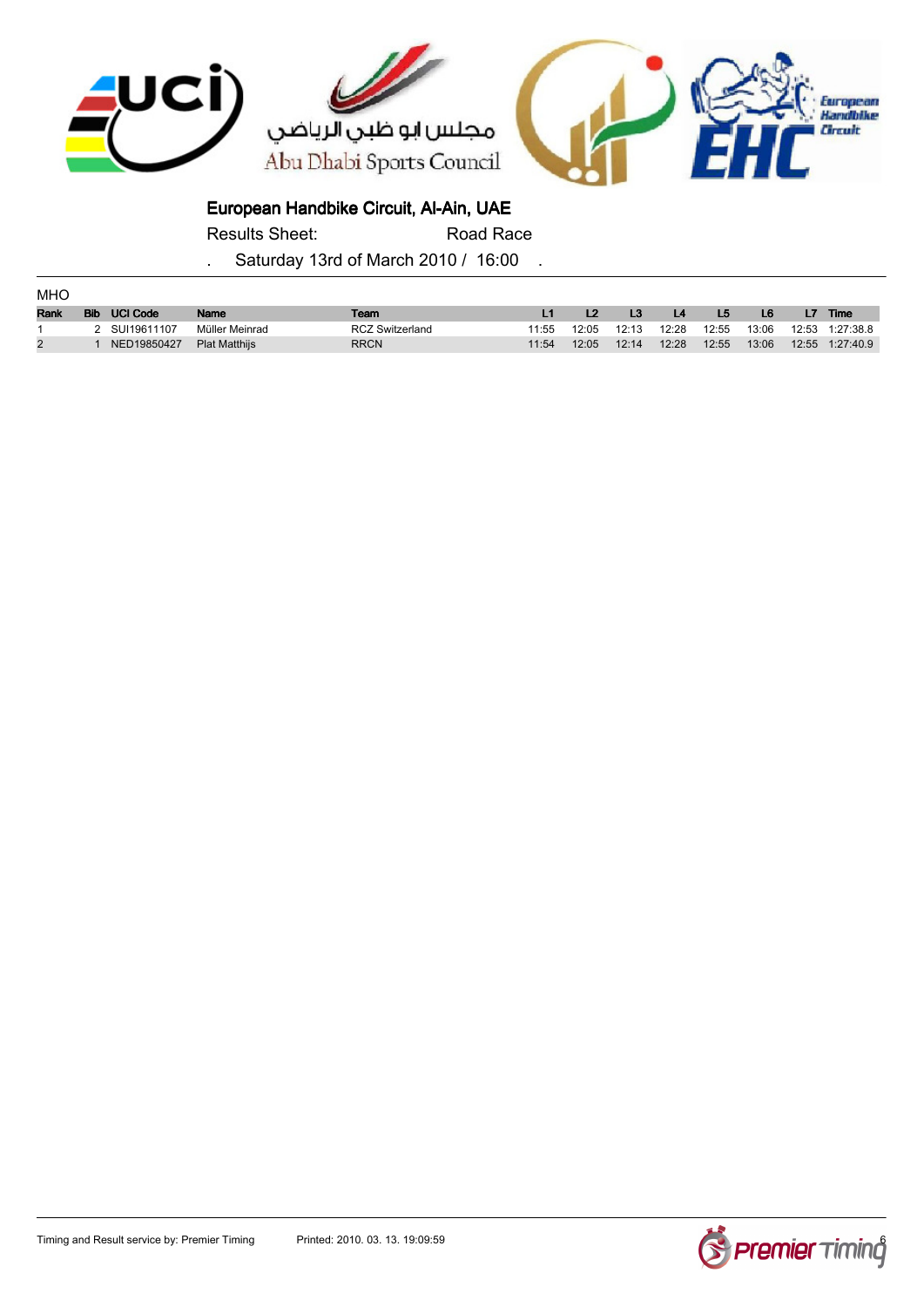

Results Sheet: Road Race

| MT1         |                |           |                           |                   |    |    |                |    |             |
|-------------|----------------|-----------|---------------------------|-------------------|----|----|----------------|----|-------------|
| <b>Rank</b> | Bib UCI Code   | Name      | Team                      |                   | L3 | L5 | L <sub>6</sub> | L7 | <b>Time</b> |
|             | 70 CZE19851224 | Opl Pavel | <b>SKS Tricykl Blatna</b> | 22:26 21:36 21:31 |    |    |                |    | 1:05:35.    |

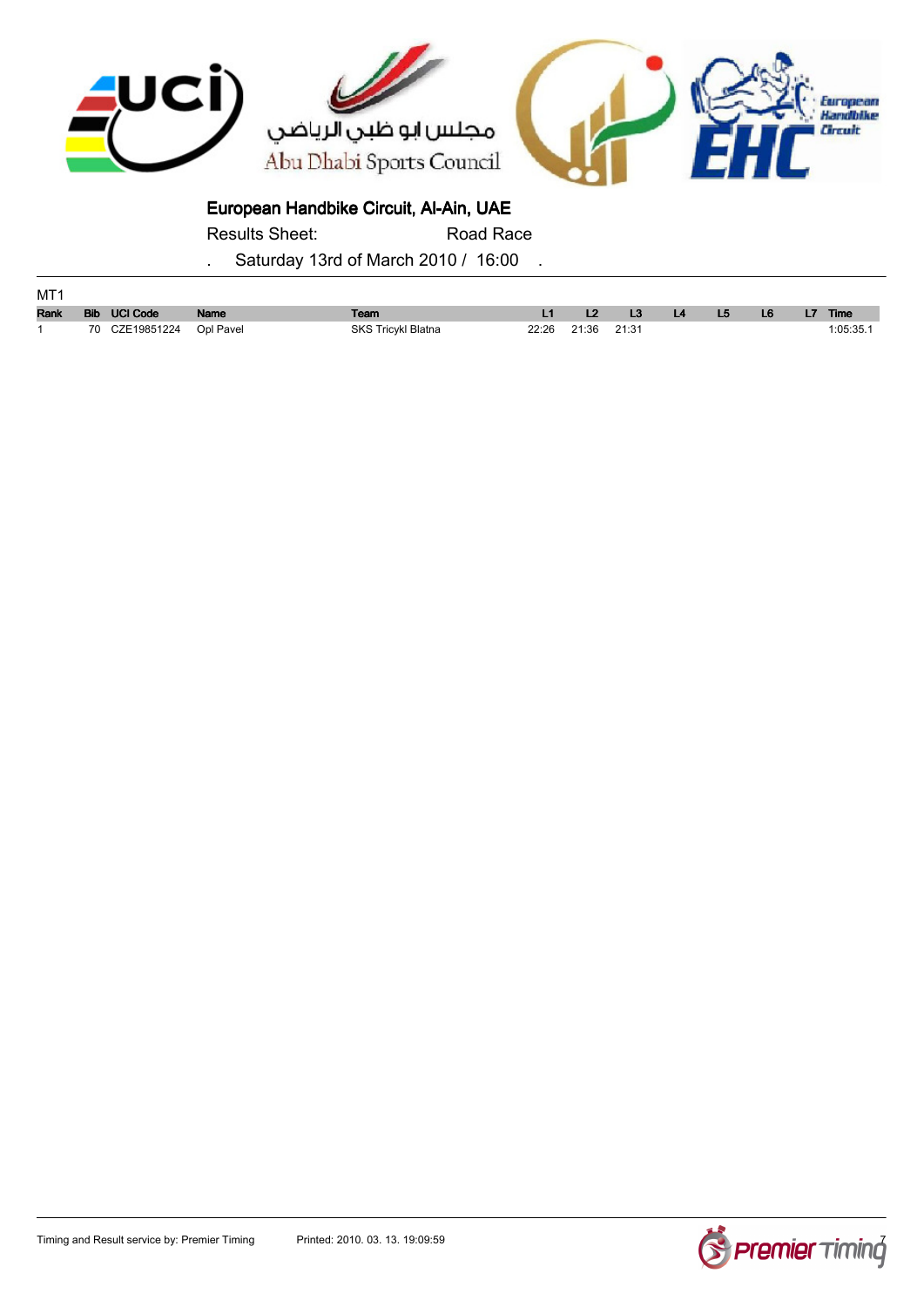

Results Sheet: Road Race

| MT2         |    |              |                |                           |       |                            |                  |           |    |                |    |           |
|-------------|----|--------------|----------------|---------------------------|-------|----------------------------|------------------|-----------|----|----------------|----|-----------|
| <b>Rank</b> |    | Bib UCI Code | Name           | Team                      |       |                            | $\sim$ L3 $\sim$ | <b>L4</b> | L5 | L <sub>6</sub> | L7 | Time      |
|             | 74 | CZE19740520  | Vokurka Vaclav | <b>SKS Tricykl Blatna</b> | 16:06 | 16:26  17:25  17:41  17:51 |                  |           |    |                |    | 1:25:32.0 |

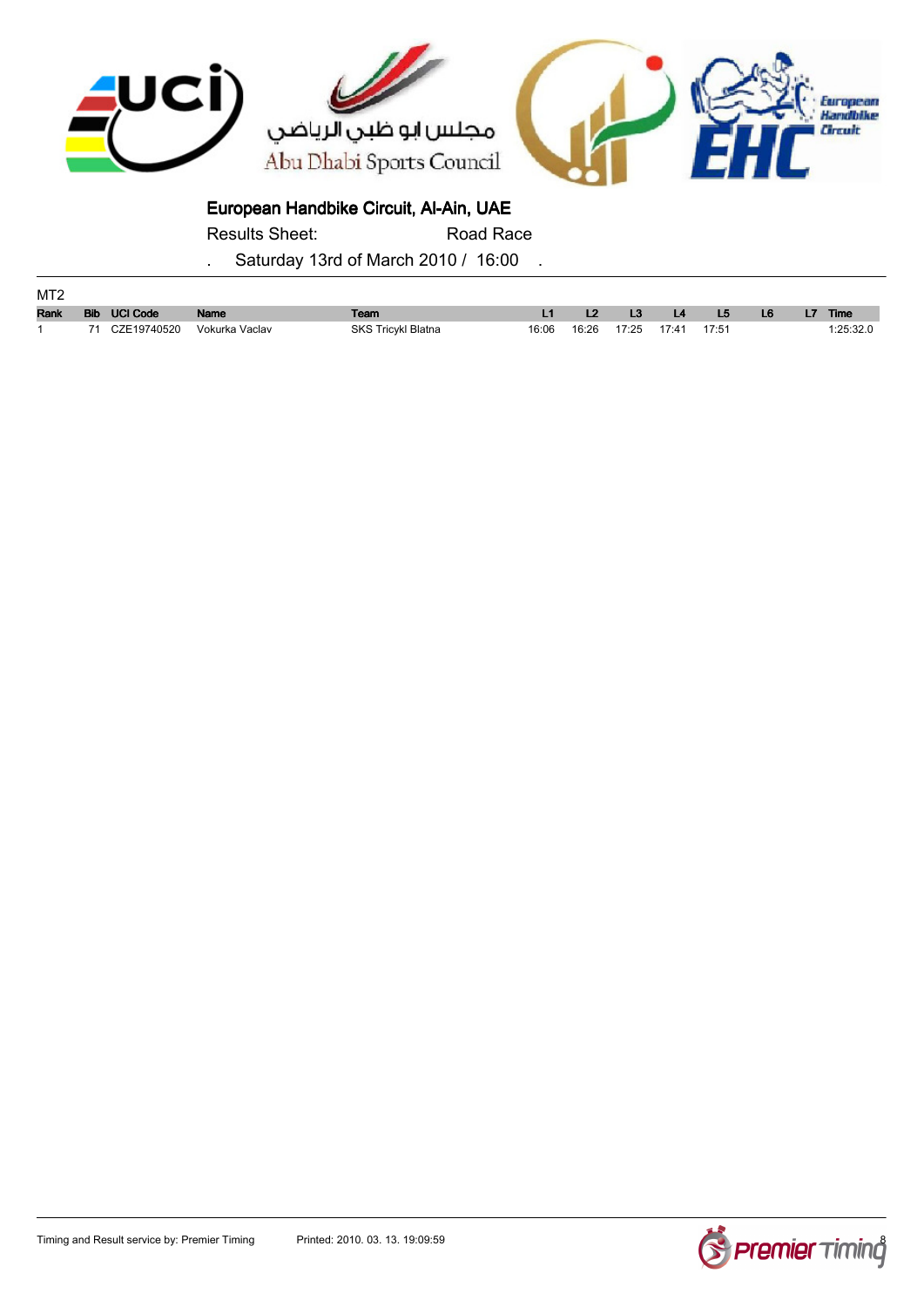

Results Sheet: Road Race

| WH <sub>2</sub> |            |                 |                     |                                    |       |       |       |       |       |    |    |             |
|-----------------|------------|-----------------|---------------------|------------------------------------|-------|-------|-------|-------|-------|----|----|-------------|
| Rank            | <b>Bib</b> | <b>UCI Code</b> | Name                | Team                               |       |       | L3    | L4    | L5    | L6 | L7 | <b>Time</b> |
|                 |            | 66 ITA19781209  | Fenocchio Francesca | <b>SPORTABILI ALBA</b>             | 13:30 | 14:03 | 14:27 | 14:22 | 12:19 |    |    | 1:08:42.5   |
| $\overline{2}$  |            | 67 SVK19630323  | Oroszova Anna       | Handbike Team Slovakia / SZTPS     | 13:29 | 14:03 | 14:27 | 14:23 | 14:11 |    |    | 1:10:35.5   |
| 3               |            | 68 ITA19891128  | Schuler Claudia     | Gruppo Sportivo Disabili Alto Adic | 13:29 | 14:03 | 14:27 | 14:23 | 14:11 |    |    | 1:10:36.0   |
| $\overline{4}$  |            | 69 GER19640921  | Abele Kerstin       | TSG Söflingen / RVC Reute          | 16:05 | 17:04 | 17:21 | 17:38 | 18:17 |    |    | 1:26:27.9   |

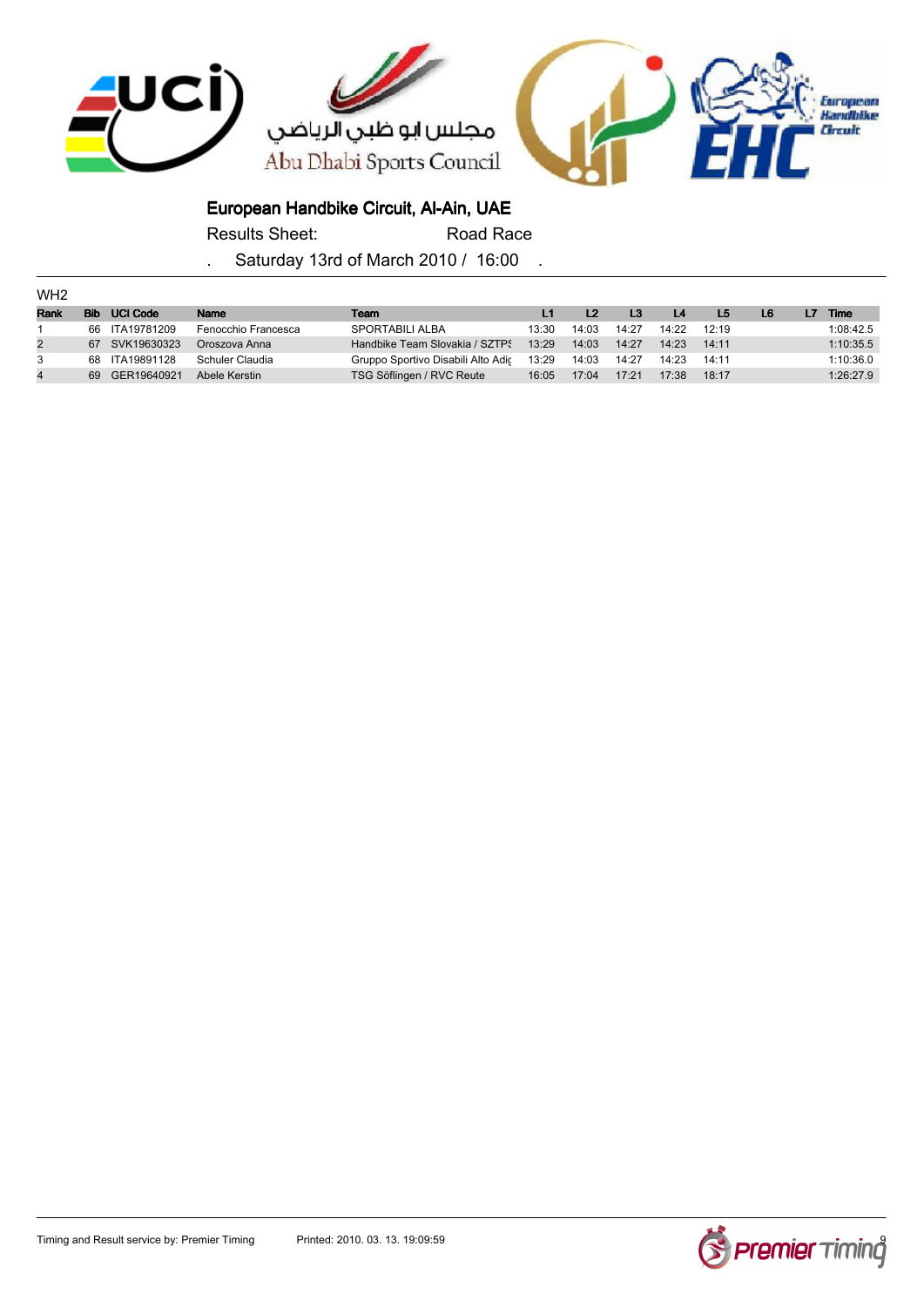

Results Sheet: Road Race

| WH <sub>3</sub> |            |                 |                  |                          |       |       |       |       |       |    |    |           |
|-----------------|------------|-----------------|------------------|--------------------------|-------|-------|-------|-------|-------|----|----|-----------|
| Rank            | <b>Bib</b> | <b>UCI Code</b> | Name             | Team                     |       |       |       | L4    | L5    | L6 | L7 | Time      |
|                 | 64         | FRA19590211     | Lambert Murielle | ame montargis            | 14:38 | 14:25 | 15:04 | 15:01 | 14:52 |    |    | 1:14:03.4 |
|                 | 65         | USA19751028     | Waugh Carly      | <b>USA National Team</b> | 14:38 | 14:26 | 15:05 | 15:00 | 14:53 |    |    | 1:14:04.1 |